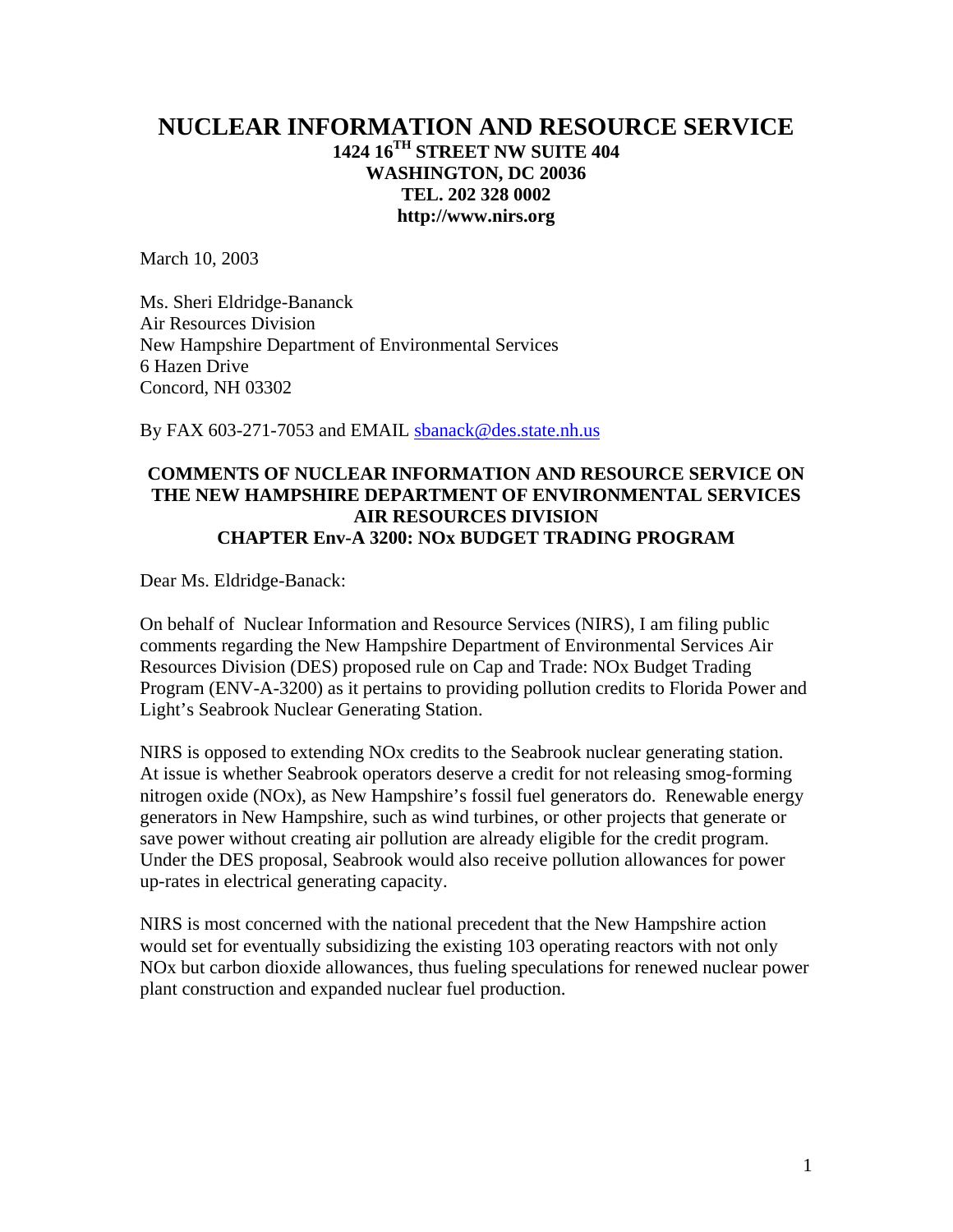# **SIGNIFICANT GREENHOUSE GAS EMISSIONS FROM THE SEABROOK NUCLEAR FUEL FABRICATION PROCESS ARE NOT ACCOUNTED FOR BY THE PROPOSAL**

While the DES program acknowledges that the Seabrook nuclear power plant itself does not burn fossil fuel and does not have a smokestack, the proposal does not acknowledge, in fact, ignores that the nuclear fuel cycle including uranium mining, milling and fuel fabrication process for Seabrook's fuel contributes atmospheric greenhouse gas emissions including CO2, CFC and NOx . This nuclear fuel production program relies upon fossil fuel (largely coal) to process, enrich and fabricate nuclear fuel. NIRS argues that the current greenhouse gas contributions from the nuclear fuel cycle do not constitute a fixed contribution of greenhouse gases but rather are subject to limited sources of high grade ore, which once depleted, result in greater greenhouse gas emissions from the processing of lower grade ores.

"Over the lifetime of a typical 1 GW (1000 MWe) PWR (Pressurized Water Reactor), about 6.7 Mt (Metric Tons) of CO2 are produced during fuel enrichment and fabrication, 0.69 Mt during uranium mining and 0.84 Mt during power station construction. The high concentration uranium ores mined at present are quite limited and the CO2 emissions from nuclear power rise considerably as lower concentration ore grades need to be used, as shown in Figure 13. A programme of replacement of coal-fired power stations by nuclear power stations would use up the higher grade ores within 30 years or so, after which nuclear stations would emit CO2 at the same or greater rates than coal-fired stations."<sup>1</sup>

Uranium enrichment plants located in Paducah, Kentucky and Portsmouth, Ohio that produce nuclear fuel for Seabrook and other nuclear power stations are the nation's largest contributors of CFC-114, a chemical coolant that destroys the earth's ozone layer. Emissions from these two fuel enrichment plants represented 88% of all U.S. industrial sources and 14% of all industrial CFC-114 emissions worldwide in 1999. Uranium enrichment also produces mercury, arsenic, cadmium and airborne hydrochloric acid aerosol along with chlorine gas. $<sup>2</sup>$  $<sup>2</sup>$  $<sup>2</sup>$ </sup>

Therefore, NIRS challenges the legitimacy of the claim that Seabrook nuclear power station is currently a "non-emitting" generator. While Seabrook is currently licensed for 40 years, if Seabrook operators follow the current industry trend, Seabrook Station will make application for an additional 20 year license extension for a total 60 year operating license. Potentially, Seabrook nuclear power station could be operational after high-grade uranium ores have been exhausted therefore relying upon fuel produced with lower grade ore and resultant higher greenhouse emissions from the fuel production cycle. Current and future emissions of CFC-114 from fuel enrichment additionally disqualify Seabrook as a "non-emitting" generator.

<span id="page-1-0"></span>Termin and Development and Development, The Impact of Energy on Environment and Development," Robert Hill, IVth Nobel Prizewinners Meeting , December 1989, p. 14.<br><sup>2</sup> "Uranium plants harm ozone layer: Kentucky, Ohio facilities top list of polluters," Louisville Courier-

<span id="page-1-1"></span>Journal, May 29, 2001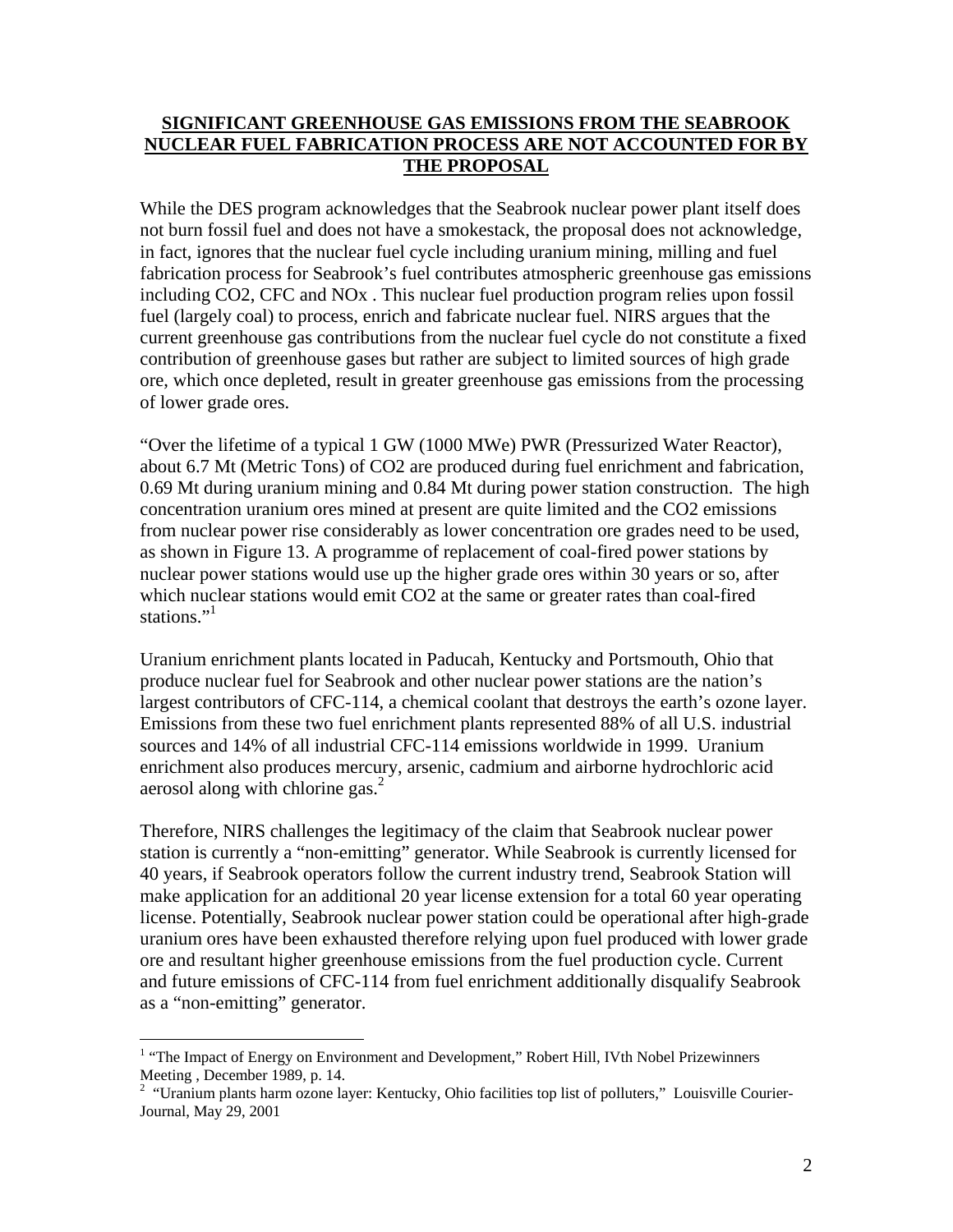Current greenhouse gas emissions from the production cycle cannot be ignored nor discounted by DES formulators. The anticipated increases of greenhouse gas as the result of depleting the high grade uranium resources further constitute a significant contribution to future air pollution. Emission credit programs designed to reduce industry greenhouse gas contributions from current nuclear fuel processing would be more appropriate and effective rather than deceptively focusing on the "smokeless" end user, namely, Seabrook Station.

### **THE PROPOSAL ESTABLISHES AN UNEVEN AND UNFAIR COMPETITIVE PLAYING FIELD FOR RENEWABLE AND NON-POLLUTING GENERATORS BY IGNORING THE SIGNIFICANT ENVIROMENTAL POLLUTION, DAMAGE AND RISK ASSOCIATED WITH SEABROOK NUCLEAR GENERATING STATION**

The DES program does not acknowledge other nuclear power pollution, damages, risks and the resulting environmental externality costs. The proposal does not assess routine radiation emissions from plant operations, from the risk of catastrophic accident such as occurred at Three Mile Island and Chernobyl, and exposures from the disposal of mill tailings and of high and "low level" radioactive waste. Seabrook's once-through cooling system takes in 1.5 billion gallons each day directly from the Atlantic Ocean along with unknown and immeasurable resources including fish, spawn which is then pasteurized and distributed on the ocean floor as sediment through the discharge tunnel along with the thermal pollution. All of these impacts are reported to have significant costs and potential health impacts on society and the environment but are largely unaccounted for under current regulation.

The environmental impacts of the operation of a nuclear power plant are much more difficult to quantify than those of a fossil fueled power plant. The difficulty stems from the 1) the difficulty of determining the frequency and magnitude of non-routine and routine radioactive releases; 2) the even greater difficulty of determining the probability and consequences of a major nuclear accident; 3) uncertainty of the health effects of low radiation doses; and 4) the lack of an accepted plan for long-term high-level waste storage and long term management, implementation of so called "low-level" radioactive waste legislation and management, and residual radioactivity from decommissioned nuclear plants.

There are environmental externality costs as well as potential public health consequences associated with the routine operation of the Seabrook nuclear power station. Routine operations at Seabrook include daily workings and maintenance of the nuclear power station resulting in the venting and discharge of "permissible" releases of radioactivity. The NRC has cautioned that radiation emissions from each nuclear power plant will vary from year to year and are not directly related to plant size. Various sitespecific factor influence routine radioactive emissions, including fuel condition, primary system integrity, treatment systems for effluent and nuclear waste, and compliance by operators. Routine "permissible" radioactive releases can have public health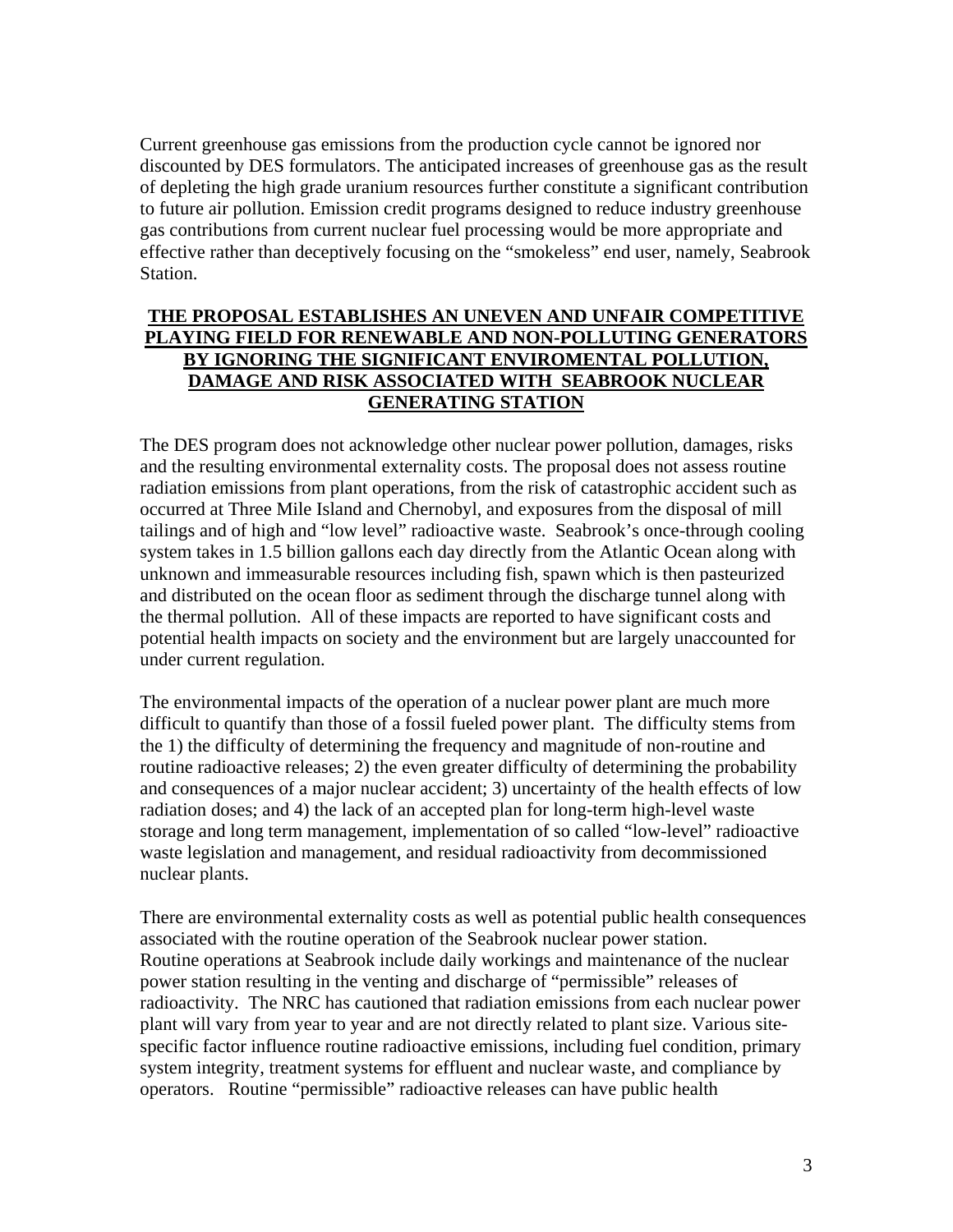consequence as documented by the Massachusetts Department of Public Health "Southeastern Massachusetts Health Study 1978-1986" completed in October 1990. The study looked at 25 Massachusetts communities in the vicinity of the Pilgrim nuclear power station and concluded that the risk of leukemia was almost four times higher for individuals with the highest exposure (proximity and duration of residency) than for those individuals with the lowest exposure.<sup>[3](#page-3-0)</sup> There are no known safe thresholds for radiation exposure. Radiation dose modeling, which is set to a standard exposure to a middle aged 165 pound male, is unfairly weighted against the more vulnerable of our population, namely, children and expectant mothers and their fetus,

It is therefore unfair to renewable generators, which do not have hazardous emissions, to have Seabrook Station placed in the same "non-emitting" category to receive credits while not being held responsible for associated hazards, damages, risks and costs of its radioactive by-products.

To suggest that Seabrook nuclear station should be credited with NOx allowances is not unlike going to your doctor with a smoker's cough and being prescribed heroin. The proposal merely exchanges one set of unacceptable and unhealthy conditions for another.

# **DES STAFF ARGUMENTS THAT ADDITIONAL NUCLEAR POWER DAMAGES, HAZARDS AND RISKS ARE ADEQUATELY ADDRESSED OUTSIDE OF THE TRADING SYSTEM ARE UNFOUNDED**

The DES staff argues that the additional environmental externality costs and associated risks can be argued and are adequately addressed outside of the NOx allowance trading system. The DES staff suggests that the Nuclear Regulatory Commission (NRC) licensing and licensing extension process is the proper forum for addressing these damages, risks and costs.

NIRS argues that the NRC cannot necessarily be relied upon to adequately address these issues in the current licensing and regulatory process. For example, the NRC license renewal program does not provide for adequate public intervention in the NRC's license extension process. The process has become so streamlined that federal regulators have designated whole categories of environmental and public health impacts of such "small significance" that no further mitigation is deemed warranted nor will be considered by the agency in any site specific licensing extension proceeding. Such issues include consideration of the additional 20 years generation of radioactive nuclear waste and onsite storage of high-level radioactive waste at Seabrook in the absence of a scientifically accepted nuclear waste management process and geologically approved site. Another example of "small significance" barred by current regulation from public contest before a licensing proceeding includes the health impact from cumulative radiation exposures to the public as the result of routine radioactive releases for the additional twenty year

1

<span id="page-3-0"></span><sup>&</sup>lt;sup>3</sup> "Southeastern Massachusetts Health Study," Morris and Knorr, Commonwealth of Massachusetts, Executive Office of Human Services, Department of Environmental Services, October 1990.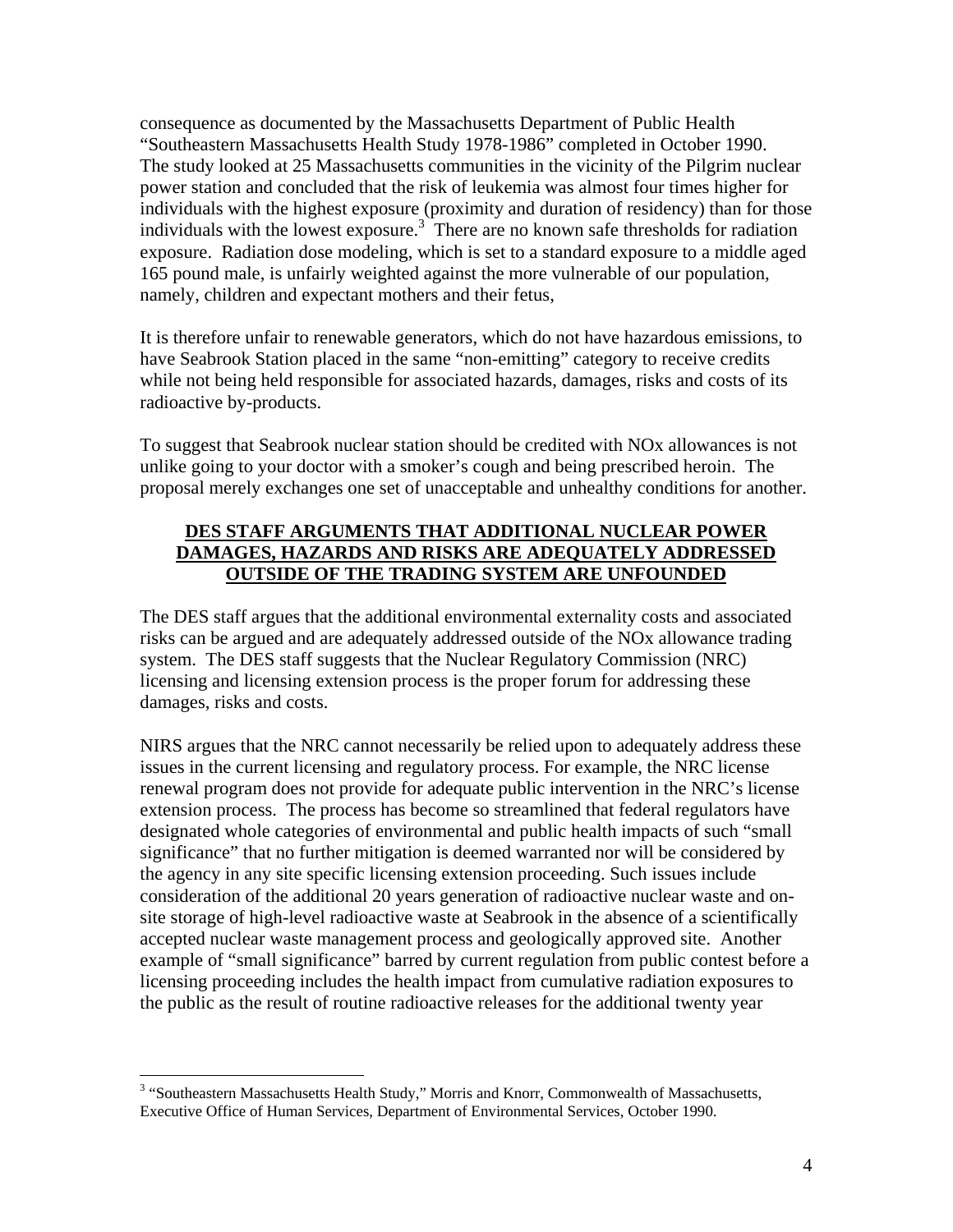extension.<sup>4</sup> These issues directly relate to hazardous emissions from nuclear power stations and public and environmental health.

NIRS further points out that observed inadequacies in the NRC regulatory oversight process document that the agency cannot necessarily be relied upon to provide adequate oversight of issues effecting the public health and safety. The most recent example, the NRC Office of the Inspector General (OIG) released an investigative report into the agency's oversight and handling of the public safety issues at the Davis-Besse nuclear generating station near Toledo, Ohio. The Inspector General investigative report findings include:

"The NRC appears to have informally established an unreasonably high burden of requiring absolute proof of a safety problem, versus lack of reasonable assurance of maintaining public health and safety, before it will act to shut down a power plant."<sup>5</sup>

"During its review of the potentially hazardous condition at Davis-Besse, the NRC staff considered the financial impact to the licensee of an unscheduled plant shutdown… The fact that FENOC (FirstEnergy Nuclear Operating Company) sought and [NRC] staff allowed Davis-Besse to operate past December 31, 2001 without performing these inspections was driven in large part by a desire to lessen the financial impact on FENOC that would result from an early shutdown."<sup>[6](#page-4-2)</sup>

Contrary to the DES staff assertions, the OIG recent findings underscore a growing lack of public confidence and uncertainty in the NRC's regulatory judgment on matters of public health and safety and environmental quality.

#### **CONCLUSION**

NIRS requests that access to the NOX set-aside funds be exclusive to renewable energy generators (i.e. hydroelectric facilities, photovoltaic arrays, wind turbines, etc.) and energy-efficiency and conservation programs.

Paul Gunter, Director Reactor Watchdog Project Nuclear Information and Resource Service 1424  $16<sup>th</sup>$  Street NW Suite 404

<u>.</u>

<span id="page-4-0"></span><sup>&</sup>lt;sup>4</sup> Generic Environmental Impact Statement for License Renewal of Nuclear Plants, U.S. Nuclear Regulatory Commission, NUREG-1437, Volume 1, Final Report, Conclusions, Table 9.1 Summary of findings on NEPA issues for license renewal of nuclear power plants, Category 1 and 2 Issues, August 1999. http://www.nrc.gov/NRC/NUREGS/SR1437/V1/sr1437v1.html <sup>5</sup>

<span id="page-4-2"></span><span id="page-4-1"></span><sup>&</sup>lt;sup>5</sup> "NRC's Regulation of Davis-Besse Regarding Damage To the Reactor Vessel Head," Office of the Inspector General, U.S. Nuclear Regulatory Commission, Case No. 02-03S, December 30, 2002, p. 23. 6  $6$  Ibid, p.23